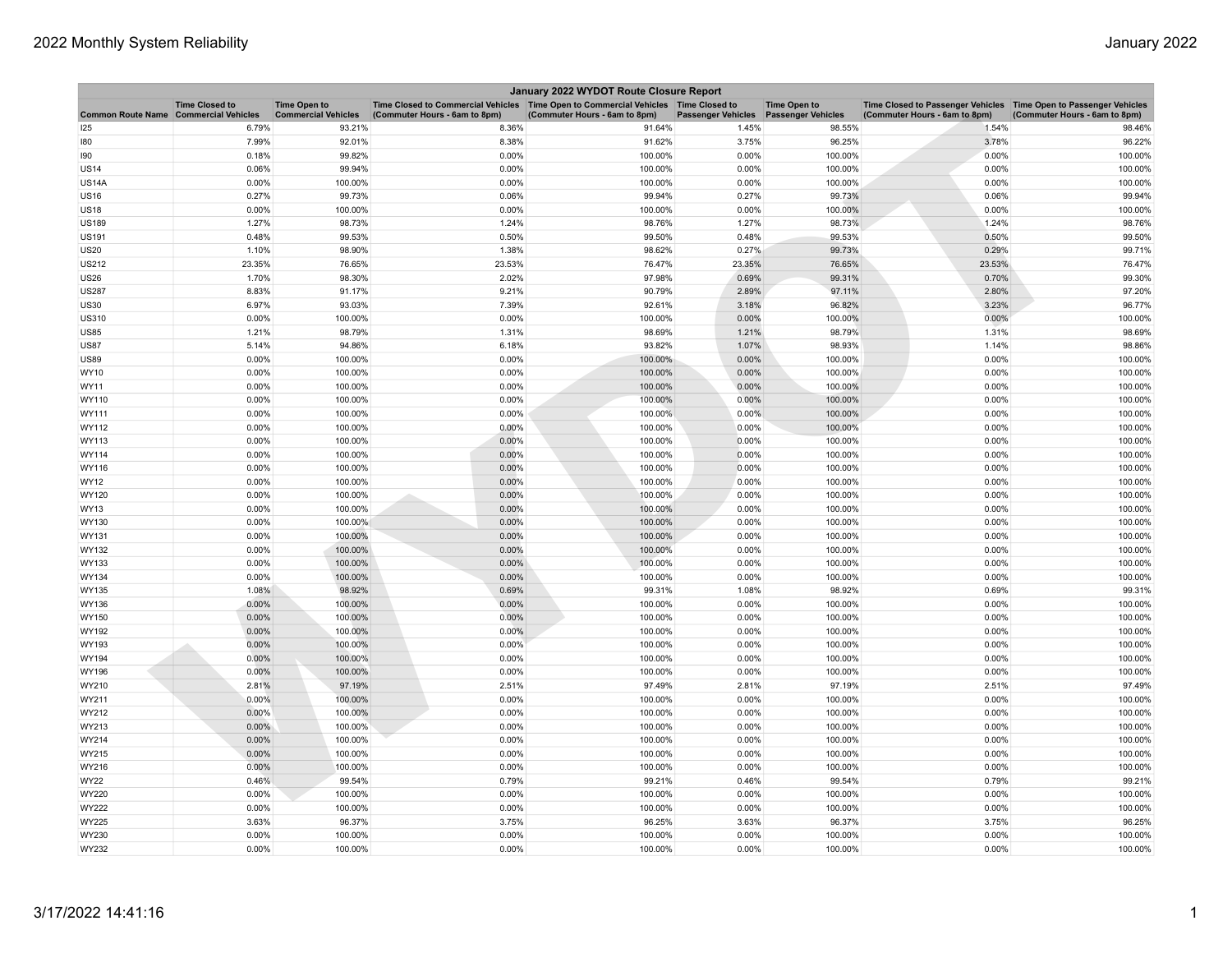| January 2022 WYDOT Route Closure Report |                       |                                                   |                                                                                                                         |                               |                           |                                                  |                                                                                                      |                               |  |
|-----------------------------------------|-----------------------|---------------------------------------------------|-------------------------------------------------------------------------------------------------------------------------|-------------------------------|---------------------------|--------------------------------------------------|------------------------------------------------------------------------------------------------------|-------------------------------|--|
| Common Route Name Commercial Vehicles   | <b>Time Closed to</b> | <b>Time Open to</b><br><b>Commercial Vehicles</b> | Time Closed to Commercial Vehicles   Time Open to Commercial Vehicles   Time Closed to<br>(Commuter Hours - 6am to 8pm) | (Commuter Hours - 6am to 8pm) | <b>Passenger Vehicles</b> | <b>Time Open to</b><br><b>Passenger Vehicles</b> | Time Closed to Passenger Vehicles   Time Open to Passenger Vehicles<br>(Commuter Hours - 6am to 8pm) | (Commuter Hours - 6am to 8pm) |  |
| WY233                                   | 1.97%                 | 98.03%                                            | 1.08%                                                                                                                   | 98.92%                        | 1.97%                     | 98.03%                                           | 1.08%                                                                                                | 98.92%                        |  |
| WY235                                   | 0.00%                 | 100.00%                                           | 0.00%                                                                                                                   | 100.00%                       | 0.00%                     | 100.00%                                          | 0.00%                                                                                                | 100.00%                       |  |
| WY236                                   | 0.00%                 | 100.00%                                           | 0.00%                                                                                                                   | 100.00%                       | 0.00%                     | 100.00%                                          | 0.00%                                                                                                | 100.00%                       |  |
| WY237                                   | 0.00%                 | 100.00%                                           | 0.00%                                                                                                                   | 100.00%                       | 0.00%                     | 100.00%                                          | 0.00%                                                                                                | 100.00%                       |  |
| WY238                                   | 0.00%                 | 100.00%                                           | 0.00%                                                                                                                   | 100.00%                       | 0.00%                     | 100.00%                                          | 0.00%                                                                                                | 100.00%                       |  |
| WY239                                   | 0.00%                 | 100.00%                                           | 0.00%                                                                                                                   | 100.00%                       | 0.00%                     | 100.00%                                          | 0.00%                                                                                                | 100.00%                       |  |
| WY24                                    | 0.00%                 | 100.00%                                           | 0.00%                                                                                                                   | 100.00%                       | 0.00%                     | 100.00%                                          | 0.00%                                                                                                | 100.00%                       |  |
| WY240                                   | 0.00%                 | 100.00%                                           | 0.00%                                                                                                                   | 100.00%                       | 0.00%                     | 100.00%                                          | 0.00%                                                                                                | 100.00%                       |  |
| WY251                                   | 0.10%                 | 99.90%                                            | 0.17%                                                                                                                   | 99.83%                        | 0.10%                     | 99.90%                                           | 0.17%                                                                                                | 99.83%                        |  |
| WY257                                   | 0.10%                 | 99.90%                                            | 0.16%                                                                                                                   | 99.84%                        | 0.10%                     | 99.90%                                           | 0.16%                                                                                                | 99.84%                        |  |
| WY258                                   | 9.09%                 | 90.91%                                            | 10.33%                                                                                                                  | 89.67%                        | 0.00%                     | 100.00%                                          | 0.00%                                                                                                | 100.00%                       |  |
| WY259                                   | 0.00%                 | 100.00%                                           | 0.00%                                                                                                                   | 100.00%                       | 0.00%                     | 100.00%                                          | 0.00%                                                                                                | 100.00%                       |  |
| WY270                                   | 0.00%                 | 100.00%                                           | 0.00%                                                                                                                   | 100.00%                       | 0.00%                     | 100.00%                                          | 0.00%                                                                                                | 100.00%                       |  |
| WY28                                    | 5.29%                 | 94.71%                                            | 5.24%                                                                                                                   | 94.76%                        | 2.28%                     | 97.72%                                           | 2.48%                                                                                                | 97.52%                        |  |
| WY296                                   | 0.00%                 | 100.00%                                           | 0.00%                                                                                                                   | 100.00%                       | 0.00%                     | 100.00%                                          | 0.00%                                                                                                | 100.00%                       |  |
| WY313                                   | 3.84%                 | 96.16%                                            | 4.27%                                                                                                                   | 95.73%                        | 3.84%                     | 96.16%                                           | 4.27%                                                                                                | 95.73%                        |  |
| WY320                                   | 1.09%                 | 98.91%                                            | 0.72%                                                                                                                   | 99.28%                        | 1.09%                     | 98.91%                                           | 0.72%                                                                                                | 99.28%                        |  |
| WY321                                   | 3.53%                 | 96.47%                                            | 3.75%                                                                                                                   | 96.25%                        | 3.53%                     | 96.47%                                           | 3.75%                                                                                                | 96.25%                        |  |
| WY331                                   | 0.00%                 | 100.00%                                           | 0.00%                                                                                                                   | 100.00%                       | 0.00%                     | 100.00%                                          | 0.00%                                                                                                | 100.00%                       |  |
| WY335                                   | 0.00%                 | 100.00%                                           | 0.00%                                                                                                                   | 100.00%                       | 0.00%                     | 100.00%                                          | 0.00%                                                                                                | 100.00%                       |  |
| WY336                                   | 0.00%                 | 100.00%                                           | 0.00%                                                                                                                   | 100.00%                       | 0.00%                     | 100.00%                                          | 0.00%                                                                                                | 100.00%                       |  |
| WY338                                   | 0.00%                 | 100.00%                                           | 0.00%                                                                                                                   | 100.00%                       | 0.00%                     | 100.00%                                          | 0.00%                                                                                                | 100.00%                       |  |
| WY34                                    | 2.43%                 | 97.57%                                            | 1.87%                                                                                                                   | 98.13%                        | 2.43%                     | 97.57%                                           | 1.87%                                                                                                | 98.13%                        |  |
| WY340                                   | 0.00%                 | 100.00%                                           | 0.00%                                                                                                                   | 100.00%                       | 0.00%                     | 100.00%                                          | 0.00%                                                                                                | 100.00%                       |  |
| WY343                                   | 0.00%                 | 100.00%                                           | 0.00%                                                                                                                   | 100.00%                       | 0.00%                     | 100.00%                                          | 0.00%                                                                                                | 100.00%                       |  |
| WY345                                   | 0.00%                 | 100.00%                                           | 0.00%                                                                                                                   | 100.00%                       | 0.00%                     | 100.00%                                          | 0.00%                                                                                                | 100.00%                       |  |
| WY350                                   | 0.00%                 | 100.00%                                           | 0.00%                                                                                                                   | 100.00%                       | 0.00%                     | 100.00%                                          | 0.00%                                                                                                | 100.00%                       |  |
| WY351                                   | 0.00%                 | 100.00%                                           | 0.00%                                                                                                                   | 100.00%                       | 0.00%                     | 100.00%                                          | 0.00%                                                                                                | 100.00%                       |  |
| WY352                                   | 0.00%                 | 100.00%                                           | 0.00%                                                                                                                   | 100.00%                       | 0.00%                     | 100.00%                                          | 0.00%                                                                                                | 100.00%                       |  |
| WY353                                   | 0.00%                 | 100.00%                                           | 0.00%                                                                                                                   | 100.00%                       | 0.00%                     | 100.00%                                          | 0.00%                                                                                                | 100.00%                       |  |
| WY371                                   | 0.00%                 | 100.00%                                           | 0.00%                                                                                                                   | 100.00%                       | 0.00%                     | 100.00%                                          | 0.00%                                                                                                | 100.00%                       |  |
| WY372                                   | $0.00\%$              | 100.00%                                           | 0.00%                                                                                                                   | 100.00%                       | 0.00%                     | 100.00%                                          | 0.00%                                                                                                | 100.00%                       |  |
| WY374                                   | 0.00%                 | 100.00%                                           | 0.00%                                                                                                                   | 100.00%                       | 0.00%                     | 100.00%                                          | 0.00%                                                                                                | 100.00%                       |  |
| WY387                                   | 0.00%                 | 100.00%                                           | 0.00%                                                                                                                   | 100.00%                       | 0.00%                     | 100.00%                                          | 0.00%                                                                                                | 100.00%                       |  |
| WY390                                   | $0.00\%$              | 100.00%                                           | 0.00%                                                                                                                   | 100.00%                       | 0.00%                     | 100.00%                                          | 0.00%                                                                                                | 100.00%                       |  |
| WY410                                   | 0.00%                 | 100.00%                                           | 0.00%                                                                                                                   | 100.00%                       | 0.00%                     | 100.00%                                          | 0.00%                                                                                                | 100.00%                       |  |
| WY411                                   | 0.00%                 | 100.00%                                           | 0.00%                                                                                                                   | 100.00%                       | 0.00%                     | 100.00%                                          | 0.00%                                                                                                | 100.00%                       |  |
| WY412                                   | 0.00%                 | 100.00%                                           | 0.00%                                                                                                                   | 100.00%                       | 0.00%                     | 100.00%                                          | 0.00%                                                                                                | 100.00%                       |  |
| WY414                                   | 0.00%                 | 100.00%                                           | 0.00%                                                                                                                   | 100.00%                       | 0.00%                     | 100.00%                                          | 0.00%                                                                                                | 100.00%                       |  |
| WY430                                   | 6.28%                 | 93.72%                                            | 6.15%                                                                                                                   | 93.85%                        | 6.28%                     | 93.72%                                           | 6.15%                                                                                                | 93.85%                        |  |
| WY431                                   | 0.00%                 | 100.00%                                           | 0.00%                                                                                                                   | 100.00%                       | 0.00%                     | 100.00%                                          | 0.00%                                                                                                | 100.00%                       |  |
| WY450                                   | 0.00%                 | 100.00%                                           | 0.00%                                                                                                                   | 100.00%                       | 0.00%                     | 100.00%                                          | 0.00%                                                                                                | 100.00%                       |  |
| WY487                                   | 3.23%                 | 96.77%                                            | 1.69%                                                                                                                   | 98.31%                        | 3.23%                     | 96.77%                                           | 1.69%                                                                                                | 98.31%                        |  |
| WY50                                    | 0.00%                 | 100.00%                                           | 0.00%                                                                                                                   | 100.00%                       | 0.00%                     | 100.00%                                          | 0.00%                                                                                                | 100.00%                       |  |
| WY51                                    | 0.00%                 | 100.00%                                           | 0.00%                                                                                                                   | 100.00%                       | 0.00%                     | 100.00%                                          | 0.00%                                                                                                | 100.00%                       |  |
| WY530                                   | 0.00%                 | 100.00%                                           | 0.00%                                                                                                                   | 100.00%                       | 0.00%                     | 100.00%                                          | 0.00%                                                                                                | 100.00%                       |  |
| WY585                                   | 0.00%                 | 100.00%                                           | 0.00%                                                                                                                   | 100.00%                       | 0.00%                     | 100.00%                                          | 0.00%                                                                                                | 100.00%                       |  |
| <b>WY59</b>                             | $0.00\%$              | 100.00%                                           | 0.00%                                                                                                                   | 100.00%                       | 0.00%                     | 100.00%                                          | 0.00%                                                                                                | 100.00%                       |  |
| <b>WY70</b>                             | 0.00%                 | 100.00%                                           | 0.00%                                                                                                                   | 100.00%                       | 0.00%                     | 100.00%                                          | 0.00%                                                                                                | 100.00%                       |  |
| WY71                                    | 0.00%                 | 100.00%                                           | 0.00%                                                                                                                   | 100.00%                       | 0.00%                     | 100.00%                                          | 0.00%                                                                                                | 100.00%                       |  |
| <b>WY72</b>                             | 3.17%                 | 96.83%                                            | 3.13%                                                                                                                   | 96.87%                        | 3.17%                     | 96.83%                                           | 3.13%                                                                                                | 96.87%                        |  |
| <b>WY77</b>                             | 6.94%                 | 93.06%                                            | 7.28%                                                                                                                   | 92.72%                        | 6.94%                     | 93.06%                                           | 7.28%                                                                                                | 92.72%                        |  |
| WY789                                   | 0.43%                 | 99.57%                                            | 0.42%                                                                                                                   | 99.58%                        | 0.43%                     | 99.57%                                           | 0.42%                                                                                                | 99.58%                        |  |
| <b>WY89</b>                             | 0.00%                 | 100.00%                                           | 0.00%                                                                                                                   | 100.00%                       | 0.00%                     | 100.00%                                          | 0.00%                                                                                                | 100.00%                       |  |